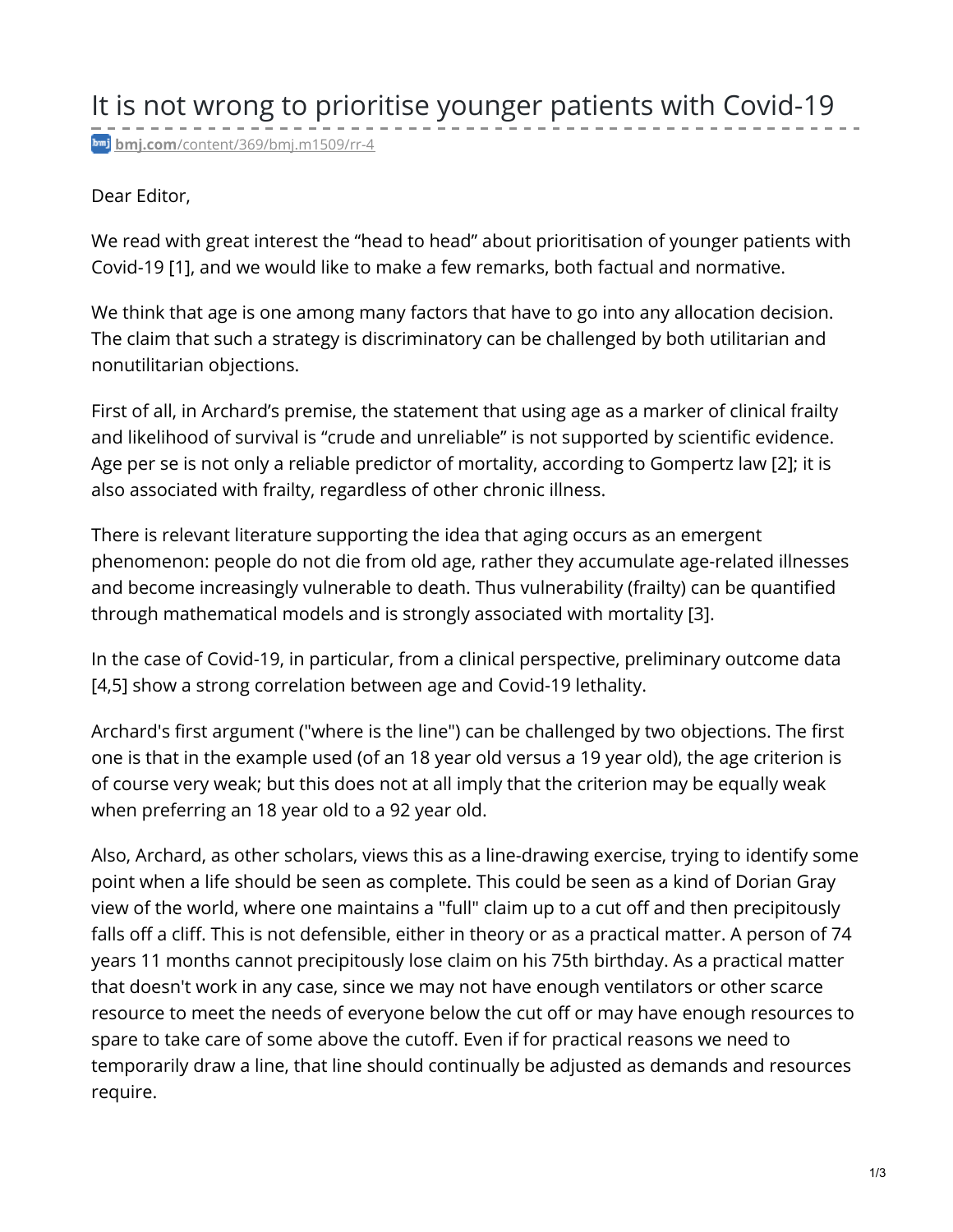Regarding the fair innings argument [6], a similar problem arises. He and others take the fair innings argument to entail a cutoff between those who have (to continue the sports analogy) completed the game (say 9 innings in baseball) and those who have not. Instead, the concept should be better defined as a continuum through life, as suggesting that whoever has had fewer opportunities for living deserves a priority in a forced choice over those who have had more opportunities. So at all points along the continuum of life the younger deserves opportunity over the older when there is a forced choice between them. This is also one of the factors that should feed into organ allocation decisions as well as allocation of ventilators.

While using age as a criterion, there are two quite different perspectives. We may not agree on which is more appropriate. One uses age as a crude place-holder for utility on the belief that, in general, older people are more difficult to treat and get less benefit from medical intervention. This is partly because they predictably have fewer years left and therefore get fewer life-years from a given successful treatment. Utilitarians focus on this first perspective. Justice theorists either offer a simple view that all people regardless of age or life-expectancy have equal moral claim or they rely on fair innings arguments that focus on the number of calendar years one has had. Holders of this view focus on chronological age rather than physiological age. In much of the age-based allocation discussion, the two perspectives, utilitarian and non utilitarian, may lead to similar allocation positions and thus can form a coalition when it comes to allocation policy.

Lastly, while Archard stigmatizes value judgements in his third argument, he inadvertently makes a value judgement in describing people who deserve to carry on eating in Lucretius's dining metaphor. When he states that the need for care "might arise from choices, the consequences of which an individual should rightly be held responsible for", we believe his claim be unethical and discriminatory. "Someone who has had her fair innings may yet have much to give the world that another who has not may be unable to offer" is a statement that does seem a value judgement and therefore should be avoided.

In summary, we believe there are strong reasons, both clinical and ethical, supporting the claim that prioritising younger patients with Covid-19 is not discriminatory.

## Marco Vergano

Consultant, Department of Anesthesia and Intensive Care, San Giovanni Bosco Hospital, Turin, Italy;

Chair, Ethics Section, Italian Society of Anesthesia Analgesia Resuscitation and Intensive Care (SIAARTI), Rome, Italy

## Robert M Veatch

Professor Emeritus of Medical Ethics, Senior Research Scholar, Kennedy Institute of Ethics, Georgetown University, Washington DC, USA